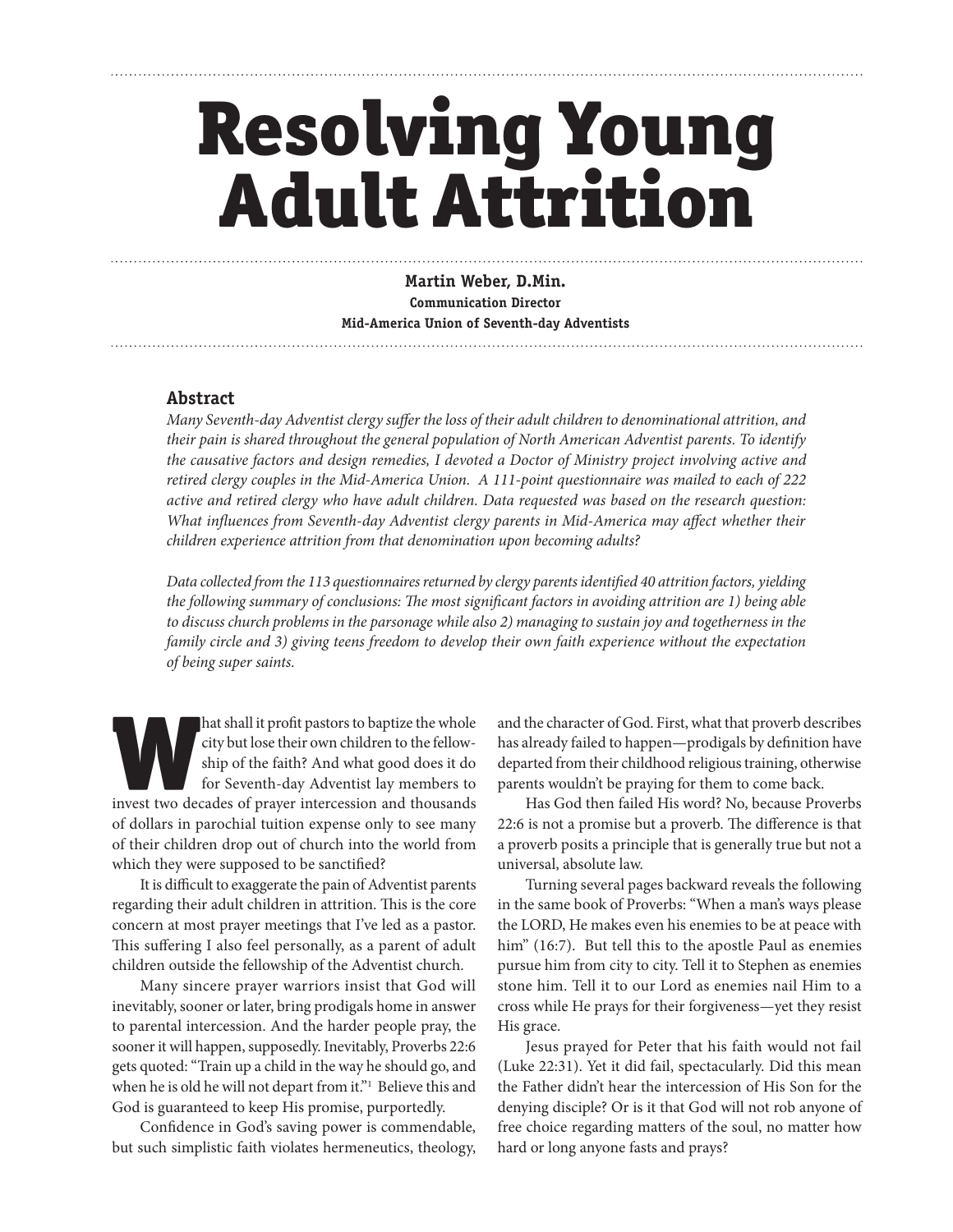So why pray for spiritually wayward sons and daughters? Because Christ will seek to open the eyes of those blinded by the god of this world so they can see their situation (2 Cor. 4:4). He will hedge up the way of the transgressor with thorns (Hosea 2:6). He will let the prodigal suffer hunger in the pigpen. He will push a sinner off his horse en route to Damascus. But at the end of the day, people we pray for still have their own choices to make, even the children entrusted to our spiritual care.

# **Attrition Factors**

To identify the causes of attrition among Adventist parents and design remedies, I devoted a Doctor of Ministry project involving active and retired clergy couples in the Mid-America Union. Forty attrition factors emerged from data collected in a 111-point questionnaire completed by 113 clergy parents. Among them:

- Parental conservatism regarding lifestyle standards is not statistically significant in attrition.
- Legalism regarding gospel doctrine (soteriology) is a moderately significant cause of attrition.
- Legalism regarding practicing the principles of the gospel is a major cause of attrition.
- Lack of relationships in the family is the most serious cause of attrition. Parents with the highest retention rate of adult children are those who managed to provide the most positive and joyous family experience and were close enough to talk about anything in an atmosphere of freedom that allowed children and teens latitude in developing their own faith experience.
- The greatest predictor of future faithfulness as an adult is whether a teenager takes initiative to approach a parent to discuss spiritual matters.
- Closely associated with family relationships are the freedom and trust expressed in discussing controversial issues. There is no greater cause of attrition than to attempt to shield children from knowledge of, or to resist discussion about, church or denominational conflict.

Overall, the most significant factors in avoiding attrition are 1) being able to discuss church problems while also 2) managing to sustain joy and togetherness in the family circle and 3) giving teens freedom to develop their own faith experience in a nurturing, non-judgmental context without the expectation of being super saints.

# **Testimony of Young Adults in Attrition**

Besides questioning the parents, I interviewed a small number of the young adults themselves. Their data highlight the importance of that last principle—freedom to develop

one's own faith. Spiritual carnage results from a lack of freedom, along with a deficit of love and warmth.

All but one of these six young adults described their church experience as:

Rigid, not Flexible Closed, not Open Exclusive, not Inclusive Unfair, not Fair Cold, not Warm Dark, not Bright Dull, not Exciting

These young adults reported significant confusion and despair regarding Adventist lifestyle standards. They seemed particularly distressed about what they experienced as heavy-handedness in enforcing these standards and unwillingness to even dialogue about them. It was interesting to note that *most of these alienated young adults still embrace many fundamental Adventist doctrines such as the Sabbath, yet they resolutely reject the church that teaches them.* When asked if they might possibly be active members in the Adventist church twenty years from now, if time lasts, all but one of them replied "small chance" or "no chance."

One of the young adults responding to my questionnaire is not in attrition, being faithful both in attendance and participation in church life, asserting that he will "absolutely" remain committed to the Adventist church. He testified to the opposite in most of the above options, describing his parents' churches as warm, kind, bright, inclusive, fair, open, and exciting—yet still he experienced them as "stiff." It was interesting that this active disciple seemed just as disappointed as the others with being "loaded down with restrictions" and rules that "almost always just didn't make sense." When asked whether programs at church while he was growing up made him think, he said it was "not at all true." Although he believes every Seventhday Adventist fundamental belief, he seriously questions the church's traditional behavioral standards and particularly an unwillingness to dialogue about them.

Together with the data I got from parents, these responses from the young adults themselves highlight what I perceive is a compelling need for a church atmosphere that offers flexibility rather than rigidity and freedom rather than oppression. This is not only essential for avoiding attrition—it's also Scriptural: "Where the Spirit of the Lord is, there is liberty (2 Cor. 3:17).

My study data indicate that many Adventists fail to realize that not all moral issues are absolutes. While some things are clearly right or wrong, with other practices God has left some ambiguity for the conscience to sort out. Prayer, for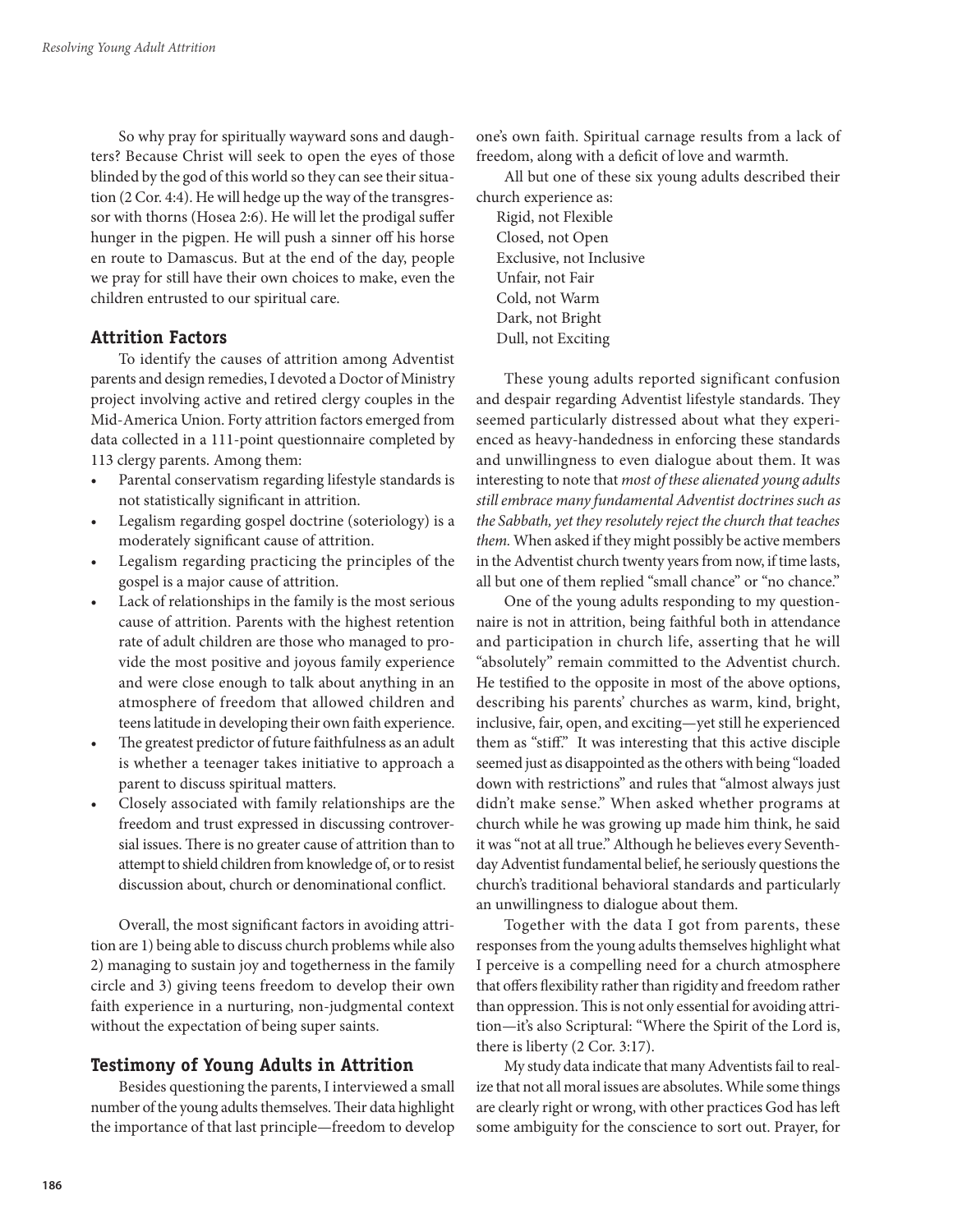example, is a profoundly moral matter, but exactly how much to pray is left open to one's own conscience.

Modesty also is a moral issue—but standards of modesty are not universal absolutes, as is evident from various cultures around the world. In Islamist society, women can't even show their ankles and elbows without violating modesty standards. Often they must cover even their faces. Violators are subject to public humiliation or worse. There is no room for deviation or even dialogue about it.

For Adventists, jewelry is an issue of enduring controversy. Young adults express frustration with church policies, written or informal, that permit "politically correct" adornments like cuff links and gaudy gold pins but forbid even

the most demure necklace. It deeply offends them when church members regulate trinkets and trivia while ignoring life-and- death moral issues like poverty and famine or universal concerns like racial and gender equality. They find it incomprehensible that the secular world seems more interested in the great moral issues of our time than many churches are. Also offensive is when obviously outof-shape adult members lecture them about dairy or caffeine consumption while not even mentioning exercise and other basic health principles. (We

may take heart from positive and creative holistic initiatives regarding health from the General Conference Health Department.)

None of the young adults in my research demanded that the Adventist Church adopt their views on lifestyle issues; they just want some latitude in living out their own conscience. Indeed, this is Scriptural: "Let each be fully convinced in his own mind" (Rom. 14:5). Interestingly, God doesn't say "do what feels good" or "do what you want to do" in moral matters that are not absolutes. Rather, do whatever your conscience is persuaded to do amid moral ambiguity.

Worship music is one of the top five issues of congregational conflict reported by clergy in my data.<sup>2</sup> Many members seem to canonize their personal musical preferences and go about imposing them upon the church. They care not that young adults and others want some variety besides the old hymns—which really aren't so old. The Psalms are thousands of years older, yet singing them in a contemporary tune is somehow problematic for many members who know what they want the church to be but can't logically explain why—and even if they could, would have no business condemning those who might see things a different way.

What good does it do for a church to pray for prodigals to come back to church if the person greeting (confronting) them in the church foyer is the frowning older brother of Christ's parable? Condemning and divisive members must themselves be confronted by the church and disciplined if they refuse to cease their ungodly oppression and gossip. Church discipline for Taliban-like terrorists is a sacred responsibility from Scripture: "Reject a divisive man after the first and second admonition" (Titus 3:10).

So church leaders should warn disrupters of congregational unity once and then again. If they continue to cause trouble, they are candidates for church discipline, as Christ also outlined in Matthew 18.

> For the sake of maintaining gospel freedom and preventing attrition of young adults, the Adventist church would do well to heed the following wisdom: Regarding essentials, have unity. In nonessentials, have liberty. In all things, have charity.

> To summarize the challenge that Seventh-day Adventists face in resolving the denominational attrition of its young people: parents must foster the positive elements of joyous relationships and intrinsic spirituality in the family while avoiding negative factors such as suppres-

sion, rigidity, and legalism. Such spirituality is expressed in the context of Old Testament *shalom.*

### **Shalom as an Antidote to Attrition**

The recent United States presidential election of Barack Obama attracted the interest and participation of America's young adults as no other political candidate had in at least four decades. Thousands of them sacrificed a year or so of their lives for the sake of joining Obama's campaign, and millions cast their life's first vote for him.

What was Obama's attraction to America's young adults? In a word, *shalom*. Whereas older adults may have voted for change, primarily economic and political, I perceive that young adults and teens on board the Obama bandwagon were yearning for something deeper—a fundamental healing of the planet and its people. Although the word *shalom* may not have been their rallying cry, what it represents (at least in its secular dimension) was at the core of the campaign's appeal to young Americans.

I believe that *shalom* is what's missing in the Adventist church for most young adults who leave it. I therefore propose it, in its full Biblical sense, as the fundamental remedy for their attrition.

"For the sake of maintaining g o s p e l f r e e d o m a n d preventing attrition of young adults, the Adventist church would do well to heed the following wisdom: Regarding essentials, have unity. In nonessentials, have liberty. In all things, have charity.". . . . . . . .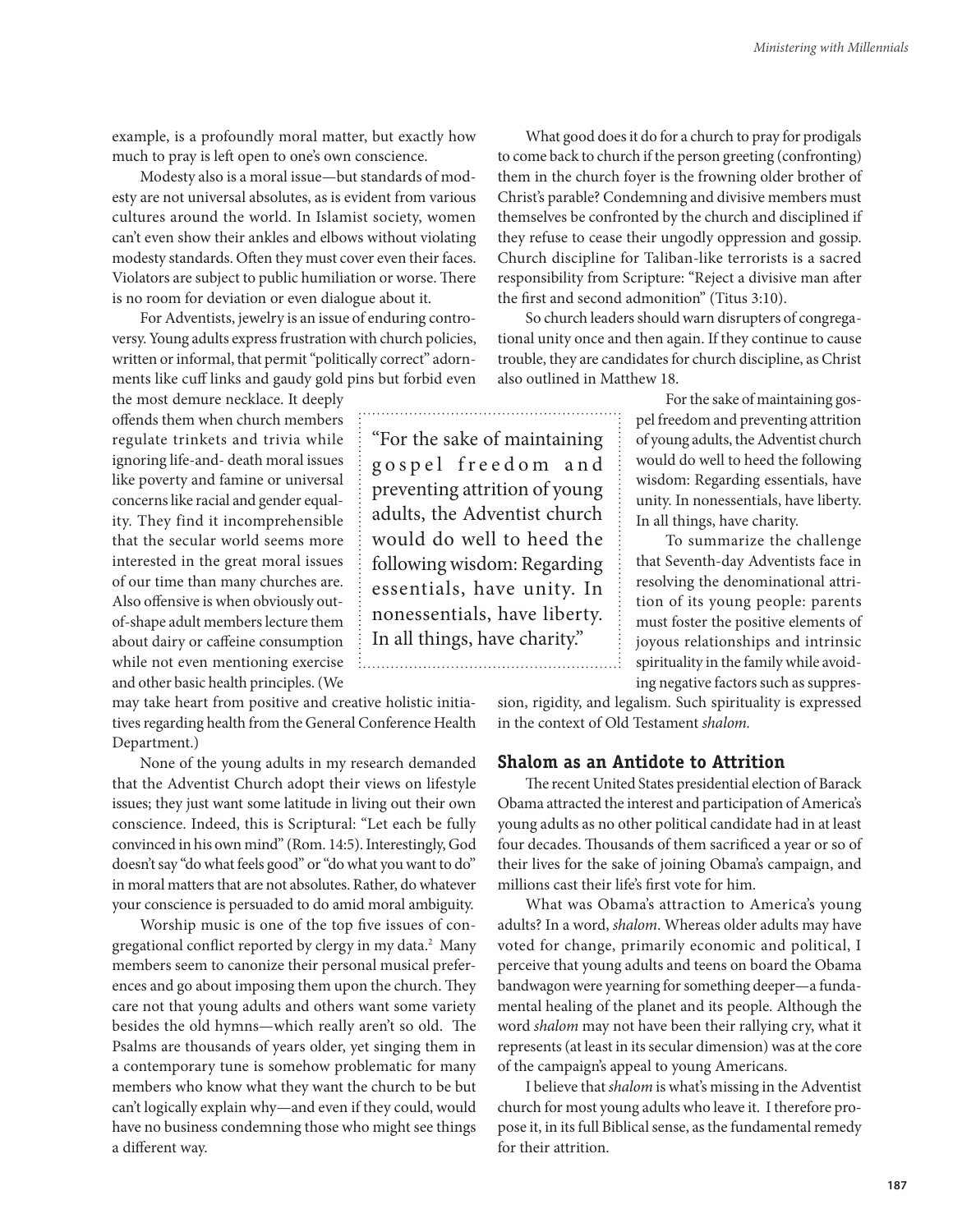A definition of *shalom* is in order. It is the foundation for our English word "peace," only with a deeper, richer, spiritual meaning. Christians, Adventists included, tend to think more like Buddhists than like Jews about peace. Most of us view it superficially and passively—the absence of negativity such as strife, guilt, shame, and anger. By contrast, *shalom* in Scripture is positive, energetic and proactive, fulfilling God's eternal purpose for this planet.

In studying all 236 verses where *shalom* is seen in the Old Testament, I noticed that it starts with one's personal relationship with God and ripples ever outward to include the whole world, even the environment.

# 1) Personal *shalom* with God

*Shalom* begins in the heart of each believer who discovers peace in God's forgiveness and acceptance. This is important, in fact, essential, if we are going to be peacemakers in our world. Unless we experience God's peace personally, every attempt to share what we don't know ourselves will be dysfunctional.

#### 2) *Shalom* at home

Personal peace does no good to the world if it stays under the pine tree in my back yard where I sit with my Bible, happy in Jesus as my "personal" Savior. Shalom calls me back into the house where I argued with my wife, compelling me to seek peace with my family.

#### 3) *Shalom* to the church

Shalom extends beyond a peaceful home with biological kin to our faith family, so that we deeply care about our brothers and sisters with whom we worship—even if we understand the Sabbath school lesson differently and have opposing convictions on worship styles.

#### 4) *Shalom* in the marketplace and classroom

*Shalom* is not satisfied to keep Sabbath blessings at church. It ripples outward to the marketplace, so that we seek win-win business deals, not exploiting any expertise or advantage we may have. For students, *shalom* goes beyond not cheating in class. We might take notes for those who are absent and even invest a little time tutoring those struggling academically.

#### 5) *Shalom* to the whole world

*Shalom* extends beyond the marketplace or classroom to people we might rather not associate with. It goes beyond "God bless America" to "God bless Africa" and Europe—and even the terrorists who shout "Death to America." We want them all to be saved and healed in body and soul. 6) *Shalom* to the animals

*Shalom* in Scripture is so expansive that it goes beyond the human to the animal world. Ancient Jacob wanted *shalom* for the flock (Gen. 37:14). We too should care about God's nonhuman creatures, refusing to exploit them. This provides motivation beyond personal health to become vegetarian.

#### 7) *Shalom* to the environment

Biblical peace extends even to inanimate creation: "peace for the seed," so that the land will yield its produce (Zech. 8:12). Our Creator God is "green" and expects us to be responsible stewards of this world, polluted as it is, even as we anticipate the earth made new. Here at last we have a persuasive theological context for secular society's enthusiasm, particularly among young adults, for healing the environment.

All of the above, and nothing less, was envisioned by Jesus when he pronounced: "Blessed are the *shalom*makers." *Shalom* explains why righteousness in the Old Testament does more than sugarcoat our sins. Shalom loves enemies, feeds the hungry, visits the lonely, and seeks social justice locally and around the world.

#### **Seeking Shalom**

Unfortunately, Adventists historically have been more obsessed in getting past personal guilt into the next world than in caring deeply about being peacemakers in this present world. In fact, conflict rather than *shalom* is in the DNA of many Adventists, going back generations. Both among ourselves and in our community relations, we lack concern for mercy and social justice even as we fancy ourselves as being "God's peculiar remnant."

Many Adventist churches are spiritual war zones. I know an elderly little congregation that nearly split amid a nasty discussion about mushroom dishes at "fellowship" dinners.

Tragically, some of our kindest older members, in terms of character, are intolerant when it comes to theology. They greet youth with a warm hug but then condemn their convictions regarding diet, assorted lifestyle issues, and nuances of doctrine.

This must change if we want our churches to be maternity wards rather than hospices. Without a born-again experience, congregations that have managed to survive for a century are doomed to die within a decade.

Theological intolerance, both internal within the congregations and external in relating to the community, is anathema to the younger generation. For them, tolerance and collaboration are top values. We will never persuade our youth to stay with the Adventist church if they perceive their local congregation as contentious, self-righteous, and narrow-minded.

It's all about shalom. If politicians can get Adventist young people excited about compassion and social justice, surely our churches can do the same. Through experiencing shalom, the Seventh-day Adventist Church will heal internally and gain influence with neighbors.